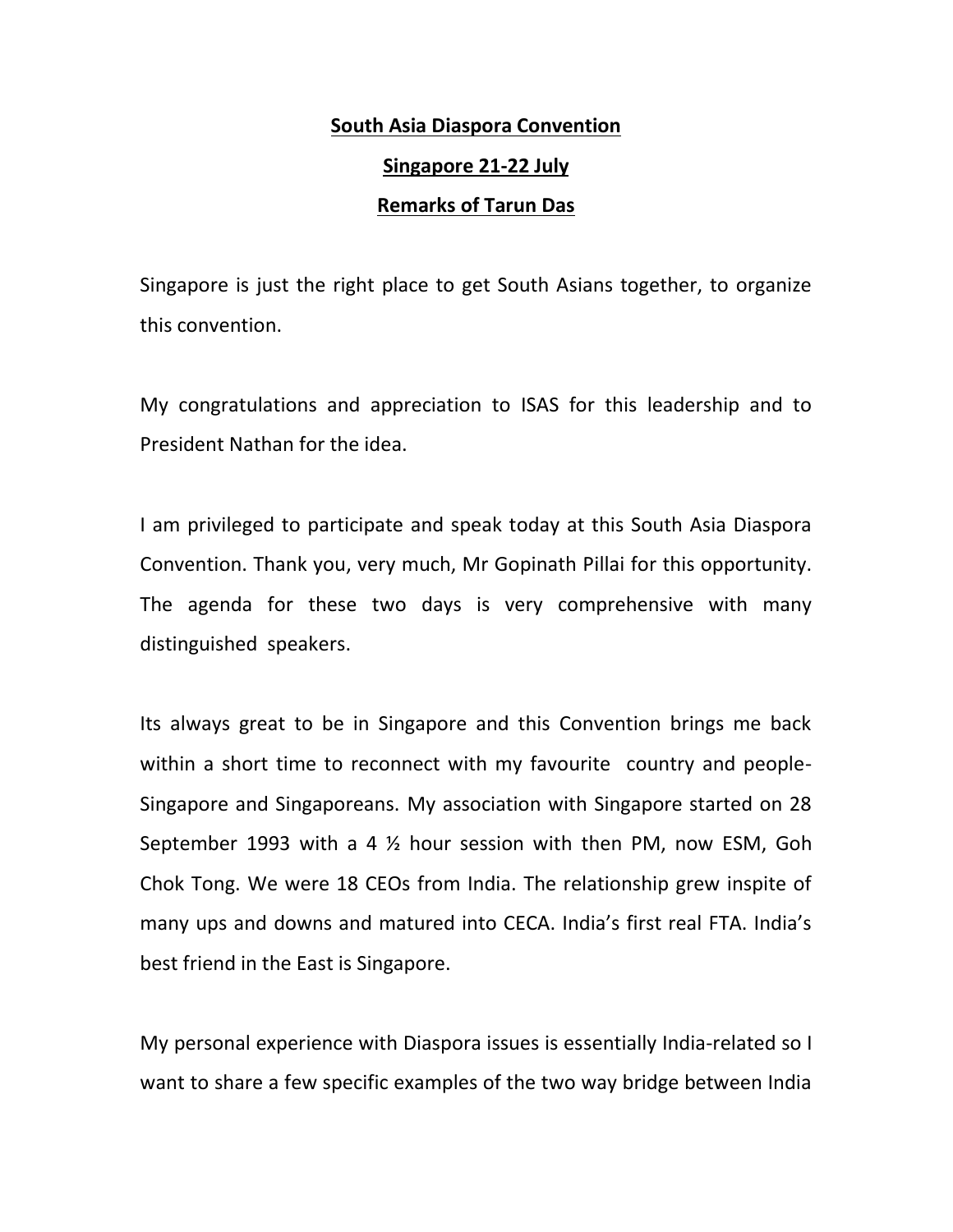and its Diaspora, and vice versa. I hope these are relevant to everyone and over then next 2 days we will be learn about what has worked for other countries. This sharing is crucial. I shall therefore focus on just 9 specific ideas which have worked well for India and the Diaspora.

Consciousness about the Diaspora has always been there but post-1991- Fall of our Berlin Wall and–economic reforms, India appreciated the role of the Diaspora much more and the Diaspora's interest in India went far beyond sending remittances home, giving small donations to NGOs and connecting with family and friends. The economic reforms added a new breed of global Indians, working and living around the world. 25 million spread over 185 countries. Nearly 2.5 million in USA. Nearly half a million in Singapore. Heterogeneous in every possible way. Building new Bridges. It began with investment by leaders and pioneers like Gopinath Pillai and Satpal Khattar and others.

For India, the first key element was to put together a structure and organization which is still evolving. A dedicated Ministry; an Overseas Indians Facilitation Centre, public private partnership between Government and CII; a Global Council chaired by the PM; an annual Diaspora event organized by Ministry of Overseas Indian Affairs and CII in India coinciding with the date of Mahatma Gandhi's return to India from South Africa; events around the world, the most recent in Trinidad, again by Government of India and CII; annual Awards for the Diaspora; a know your country program for young Diaspora; a Trace Your Roots Progarm; an OCI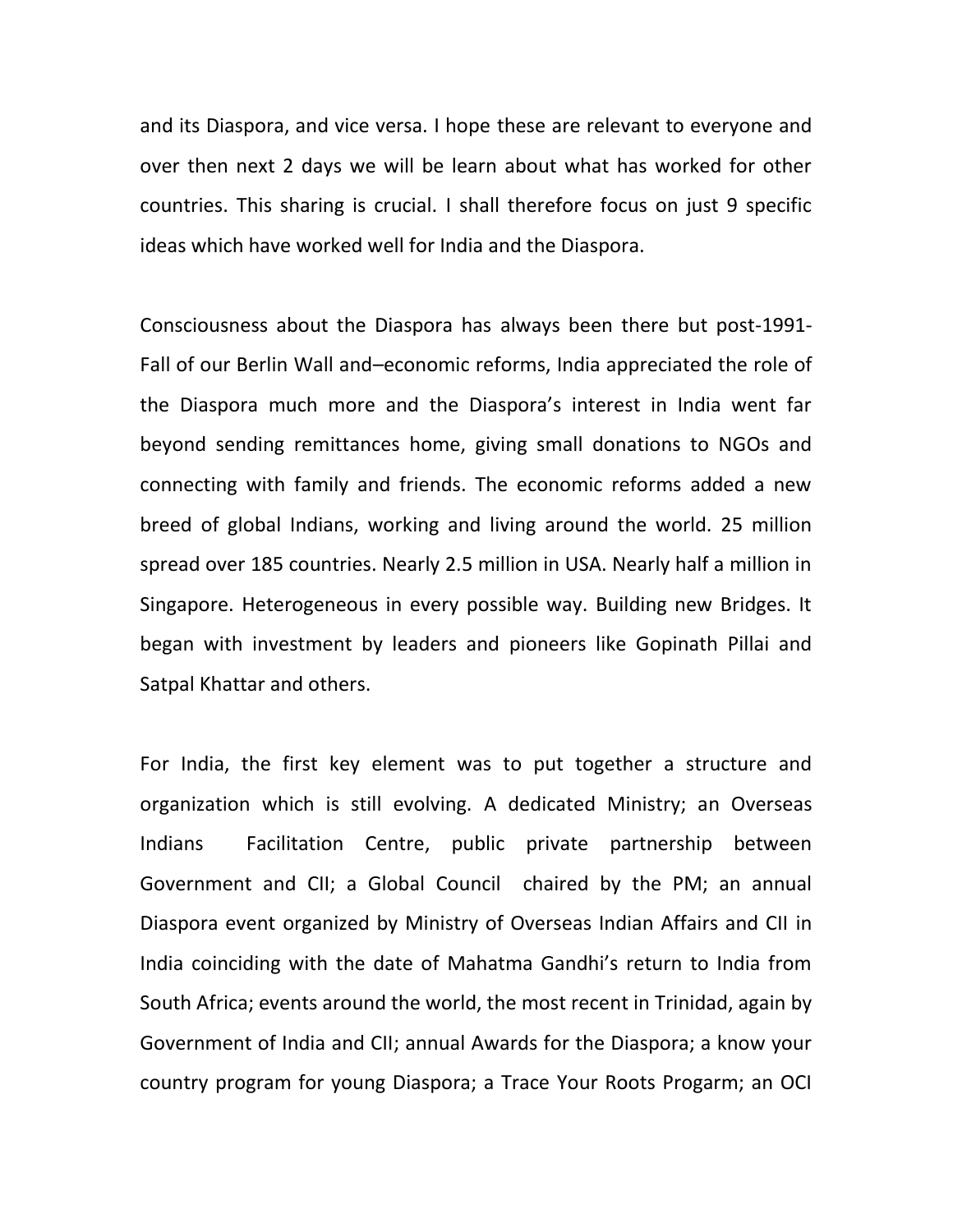card; a dedicated Fund for emergency help; Labour Agreements defining working conditions in select countries, etc etc. When you look at all this, you get a sense of the criticality, the vitality, the priority for the Diaspora. And, its a PPP model- Govt and CII. I am sure other countries have similar structure and these can connect across South Asia.

A structure, a system, a nodal agency-these are key to building the 2-way bridge. These serve as the base, the springboard, the focus of attention and action. The Diaspora knows where and whom to connect with.

#### **This is the foundation Bridge.**

Let me now turn to my real-life examples of India and the Diaspora, the 2 way bridge at work.

#### **The 9 Bridges:**

**One**, The Diaspora Alumni connect with schools and colleges in India, including IITs, through research, teaching, donations, sponsoring chairs and the like which have helped to strengthen India's educational institutions. For example, a R&D Centre in Life Sciences in IIT Mumbai is entirely funded and led by the Wadhwani Foundation in USA. This is only of 1 of many examples.

#### **The Alumni Bridge.**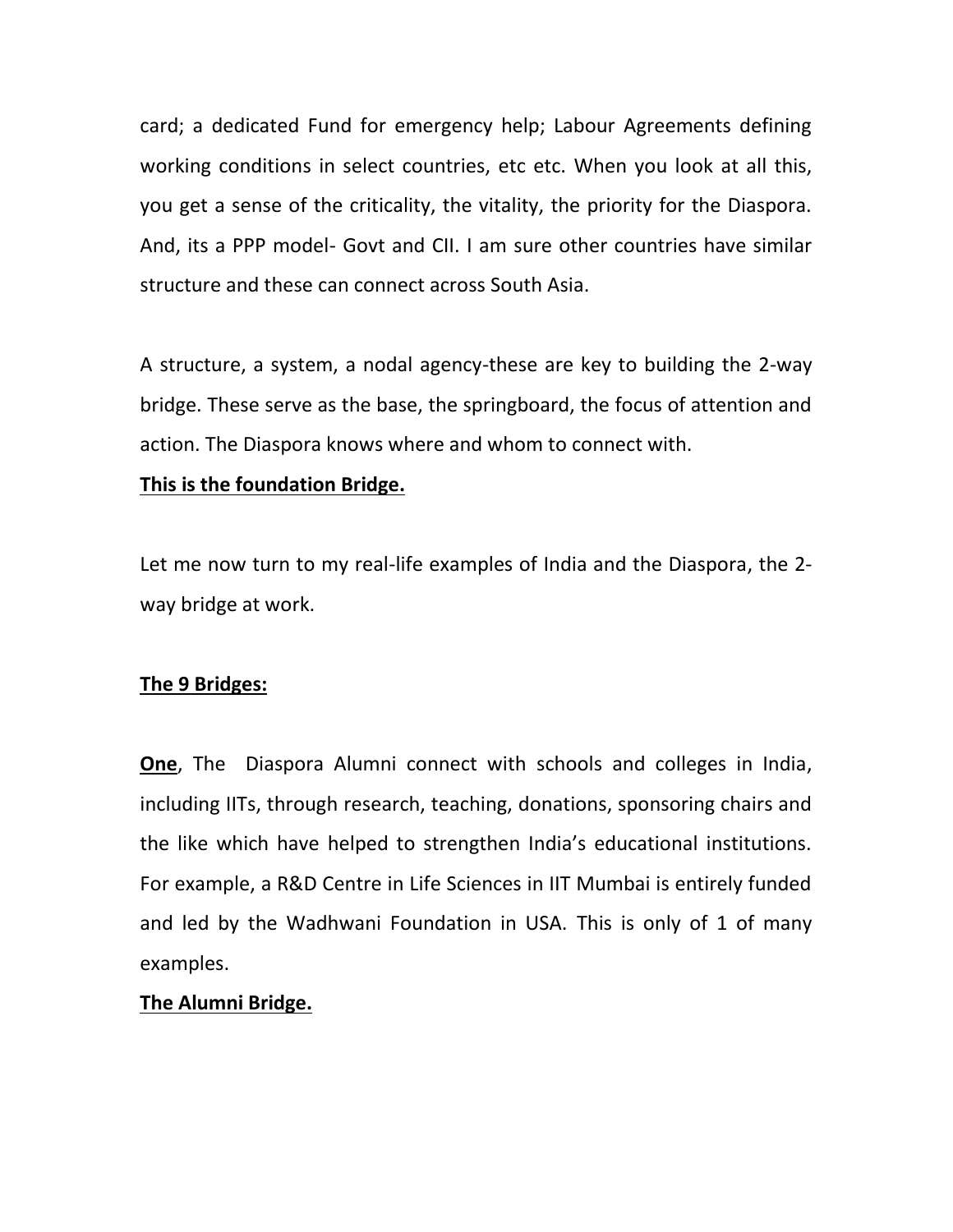**Two**, the successful Venture Capitalists of Silicon Valley who have brought their experience and knowledge of entrepreneurship building and business development to India. They have set up Funds. They have identified potential entrepreneurs. They have provided finance and mentorship. The have build entrepreneurs.

## **The Entrepreneurship Bridge**

**Three**, Thoughtleaders such as CK Prahalad of the Michigan Business School who have given India a vision for the country, including agenda issues such as 500 million youth to be skilled by 2022. A vision endorsed by Govt and civil society and a roadmap framed to achieve these. He has also given us the roadmap to achieve 10% p.a. growth and reach out to markets at the grassroots level - the "Bottom of Pyramid" idea.

#### **The Thoughtleadership Bridge**

**Four**, Technology Leaders such as Sam Pitroda of Chicago who brought a revolution in Telecom to India and is now building a world class information infrastructure for the country. A transformational role which changed India completely.

#### **The Technology Bridge.**

**Five,** Researchers such as Prof Abhijit Banerjee of MIT who are working at the grassroots level on Poverty-collecting data, doing analysis, feeding in the findings and helping to find micro and macro solutions.

#### **The Research Bridge.**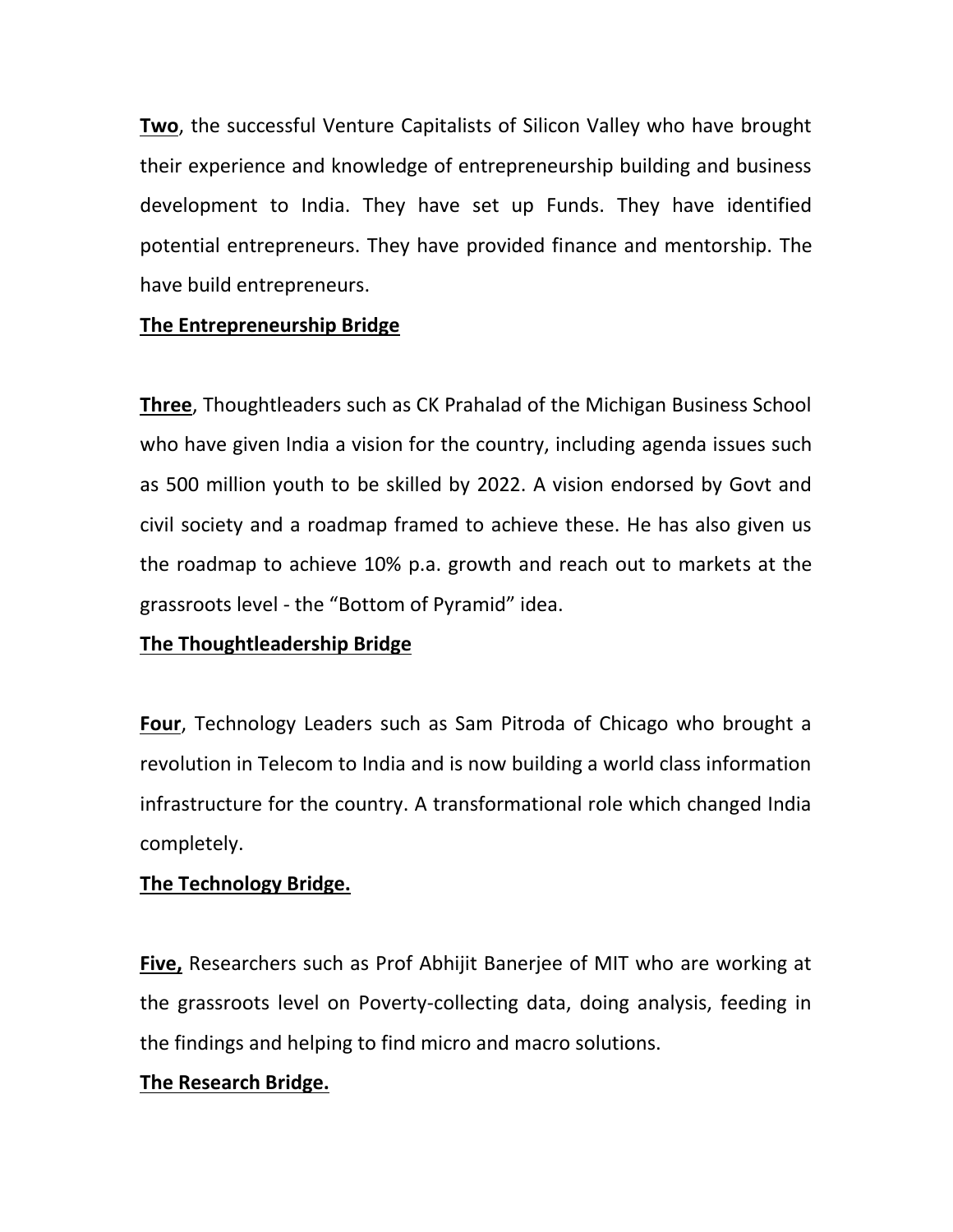**Six,** Teachers and policy makers such as Prof Raghuram Rajan of Chicago who are chairing key policy committees in India and volunteering time and energy to frame policies for the future.

#### **The Policy Bridge.**

**Seven,** Indians in USA organizing themselves to work with US Congress to strengthen Indo-US relations including the Nuclear Deal, as an example. **The Relationship Bridge.**

**Eight,** National Leaders of other countries of Indian origin whose wise counsel is sought by India to enhance bilateral relatives. President Nathan is one such leader who has also been the Guest of Honour at the Annual Diaspora event in Delhi.

# **The Mentorship Bridge.**

**Nine,** Leadership in transforming different areas of development such as Health and Education, by providing Inputs and Ideas to India. Prof Amartya Sen, Nobel Laureate, is an example of leadership in these tough areas.

#### **The Development Bridge.**

There are many many more examples but the key message is that the Bridge helps to meet development challenges. Its beyond just about trade and investment however important these are. The Diaspora is often seen to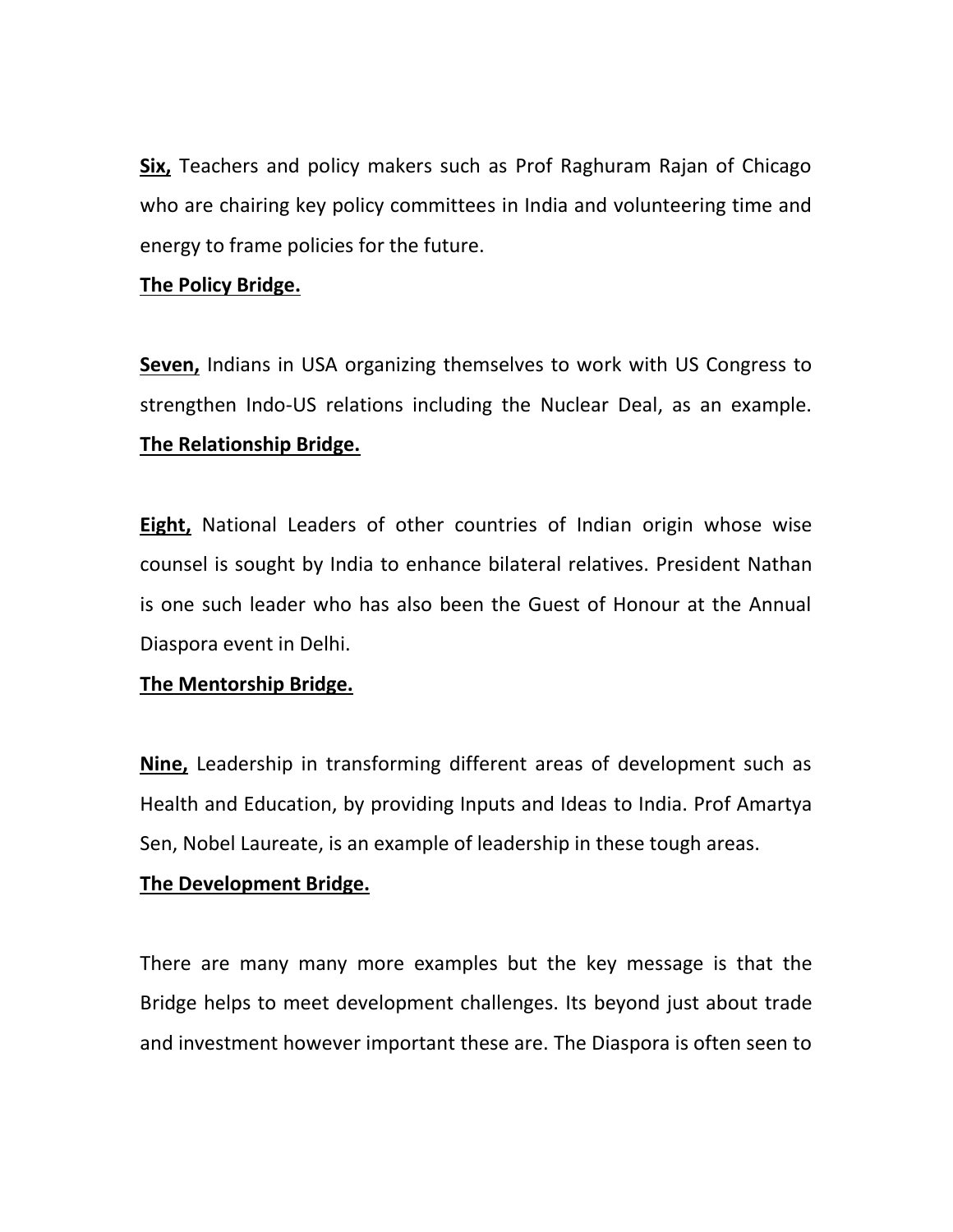be engaged with the more difficult, basic complex concerns of India, of any country, helping in many ways.

All of it adds up to **The Diaspora Talent Bridge.**

For India, the Diaspora has become a Brain Bank not, as was said earlier, a Brain Drain. And, as the Diaspora gives back to India, the country also acknowledges their contribution through awards and other means of recognition. There is mutuality. It is a 2-way street. A 2-way Bridge.

#### **The Talent Bridge**

The unique aspect is that the Diaspora is integrated into the country where they live and work. They are fully part of the society in the country of their adoption and, yet connect to the country of their origin in a variety of ways. This is an amazing, unique phenomenon. No country symbolizes this more than Singapore where Indians live happily, call it "Perfect" and are fully integrated. If my children were to look for a 'home' away from 'home', I would ask Singapore to take them in. Singapore is the ultimate, secular, cosmopolitan, integrated, multi-ethnic, multi-cultural country.

There is another very important aspect which goes beyond economy, education, health, bilateral issues etc. It is Culture. The convergence of eastern influences on music and the arts. In fact, the West has been influenced by yoga, eastern music, religions, spirituality and more. This has led to a more personal "Connect" between countries and peoples. The Diaspora has been an important conduit to carry "culture" to the world and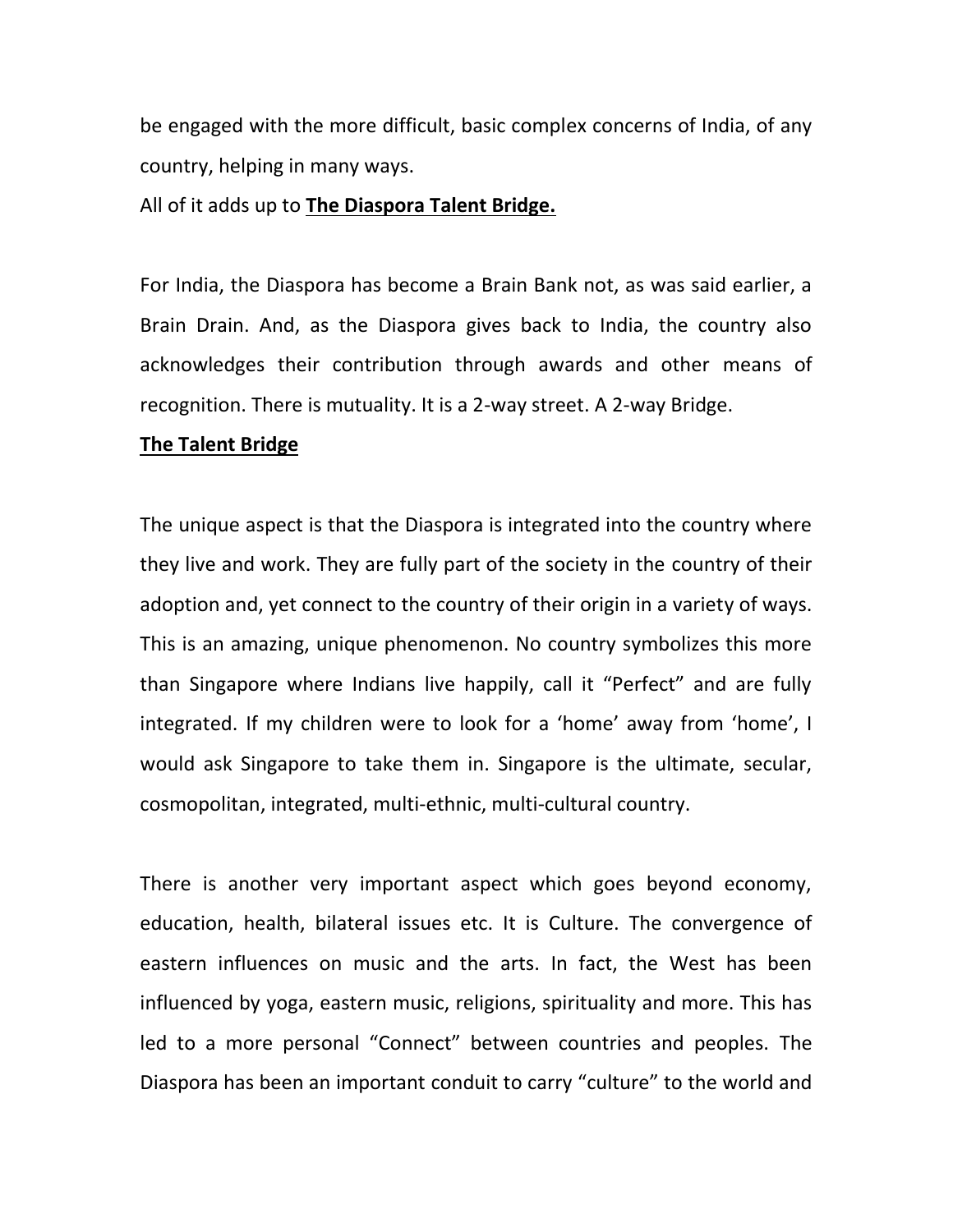bring global cultures to India. South Asian culture is rich. Cultural cooperation is quite strong. Can be more so.

The world is changing. Globalization has connected people through technology as never before. The future will see this connect becoming easier and deeper in the journey of countries and people. And, more and more, the innovative low cost products and services developed in India and South Asia , will go out to the world.

The Arvind Eye Centre is an example of low cost but world class eye surgery in India. There are many more such examples where Innovation has brought change and development. The Grameen Bank in Bangladesh.

For me, therefore, there is huge excitement about the Diaspora and the 2 way bridge. Thanks to the internet and social media, this could become a 3 way or 4-way, bridge. The possibilities are just limitless. And, Singapore is the right place for this convergence. No other country, no other city has the ability to bring people together like Singapore.

This Convention will surely give to all of us new ideas to build a strong, sustainable bridge to carry ever more traffic between the Diaspora and the country of their origin. The Diaspora is not easy to get hold of. Spread out. Diverse. Individualistic. Therefore, this Convention itself must have been a challenge for Gopi and his colleagues.